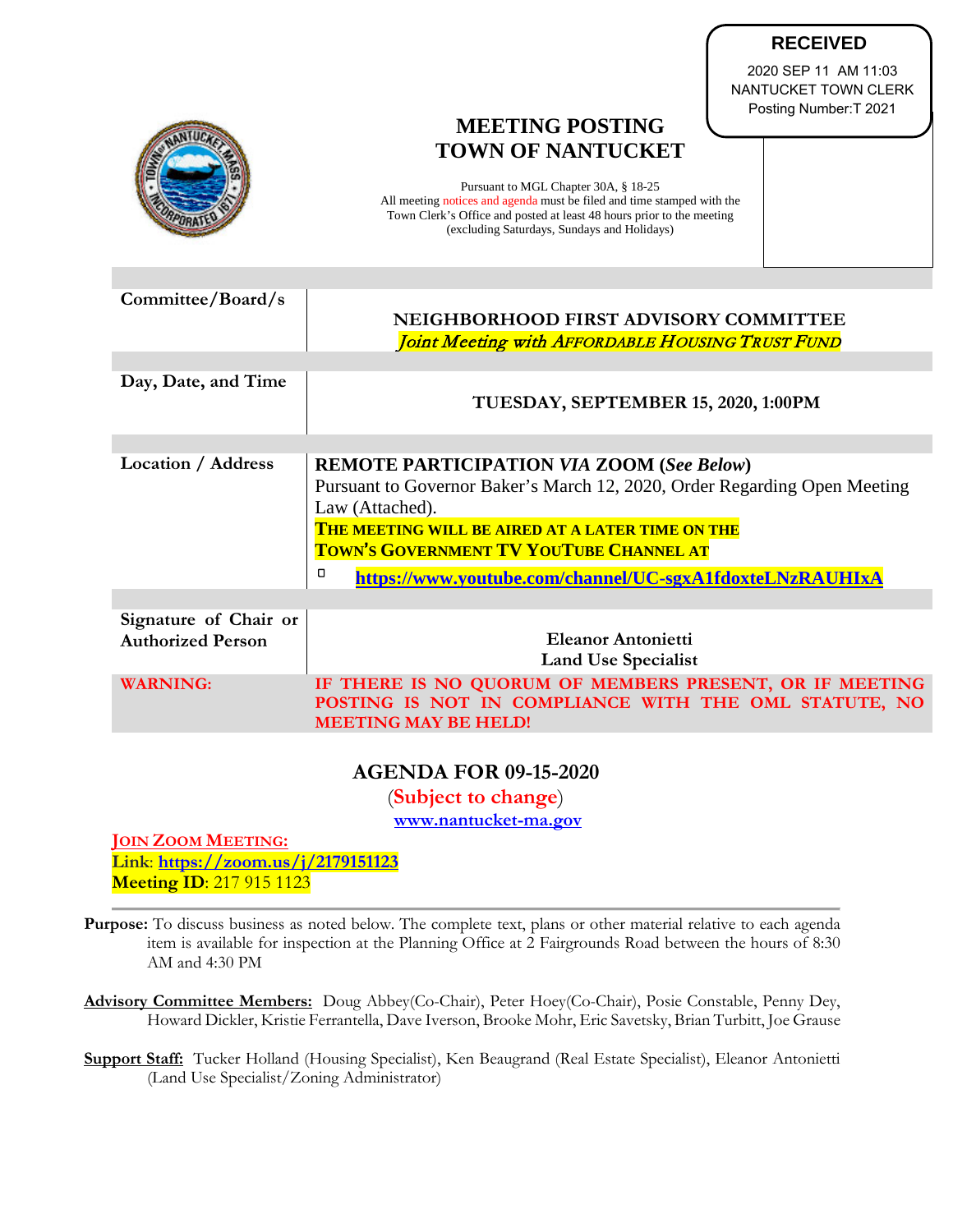Neighborhood First Advisory Committee Agenda for Tuesday, September 15, 2020

PLEASE LIST BELOW THE TOPICS THE CHAIR REASONABLY ANTICIPATES WILL BE DISCUSSED AT THE MEETING

- **I. Call Meeting to Order**
- **II. Approval of Agenda**
- **III. Approval of Minutes**
	- **November 1, 2019**
	- **November 19, 2019**

## **IV. Neighborhood First RFP Update**

- Inquiries (questions) are due by September 30, 2020
- Proposals due by Thursday, October 22nd at 10:00am
- **V. Public Comments**
- **VI. Adjourn**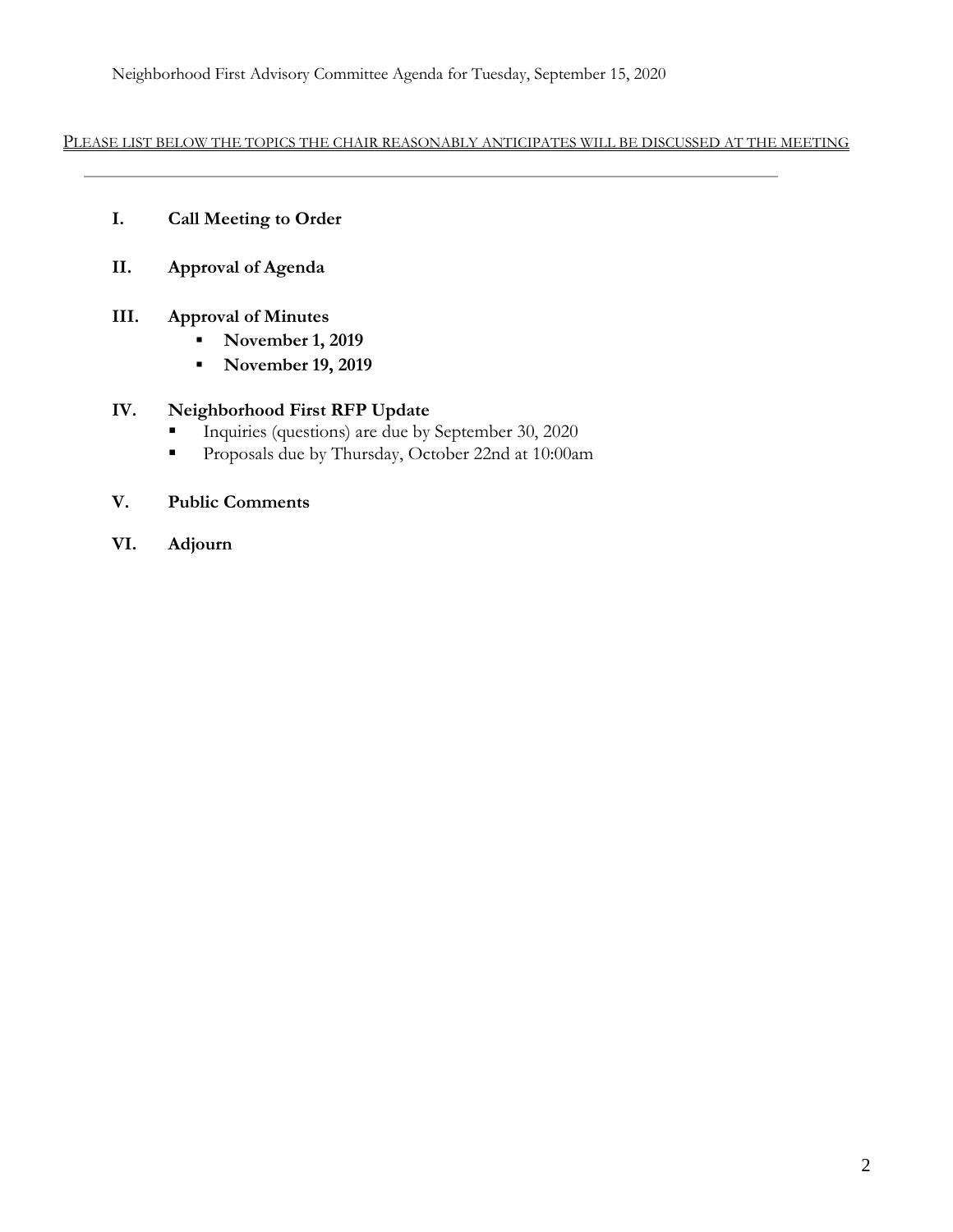

**OFFICE OF THE GOVERNOR COMMONWEALTH OF MASSACHUSETTS** STATE HOUSE . BOSTON, MA 02133 (617) 725-4000

**CHARLES D. BAKER GOVERNOR** 

**KARYN E. POLITO** LIEUTENANT GOVERNOR

## ORDER SUSPENDING CERTAIN PROVISIONS OF THE OPEN MEETING LAW, G. L. c. 30A, § 20

WHEREAS, on March 10, 2020, I, Charles D. Baker, Governor of the Commonwealth of Massachusetts, acting pursuant to the powers provided by Chapter 639 of the Acts of 1950 and Section 2A of Chapter 17 of the General Laws, declared that there now exists in the Commonwealth of Massachusetts a state of emergency due to the outbreak of the 2019 novel Coronavirus ("COVID-19"); and

**WHEREAS**, many important functions of State and Local Government are executed by "public bodies," as that term is defined in G. L. c. 30A,  $\S$  18, in meetings that are open to the public, consistent with the requirements of law and sound public policy and in order to ensure active public engagement with, contribution to, and oversight of the functions of government; and

WHEREAS, both the Federal Centers for Disease Control and Prevention ("CDC") and the Massachusetts Department of Public Health ("DPH") have advised residents to take extra measures to put distance between themselves and other people to further reduce the risk of being exposed to COVID-19. Additionally, the CDC and DPH have advised high-risk individuals, including people over the age of 60, anyone with underlying health conditions or a weakened immune system, and pregnant women, to avoid large gatherings.

WHEREAS, sections 7, 8, and 8A of Chapter 639 of the Acts of 1950 authorize the Governor, during the effective period of a declared emergency, to exercise authority over public assemblages as necessary to protect the health and safety of persons; and

WHEREAS, low-cost telephone, social media, and other internet-based technologies are currently available that will permit the convening of a public body through virtual means and allow real-time public access to the activities of the public body; and

**WHEREAS** section 20 of chapter 30A and implementing regulations issued by the Attorney General currently authorize remote participation by members of a public body, subject to certain limitations;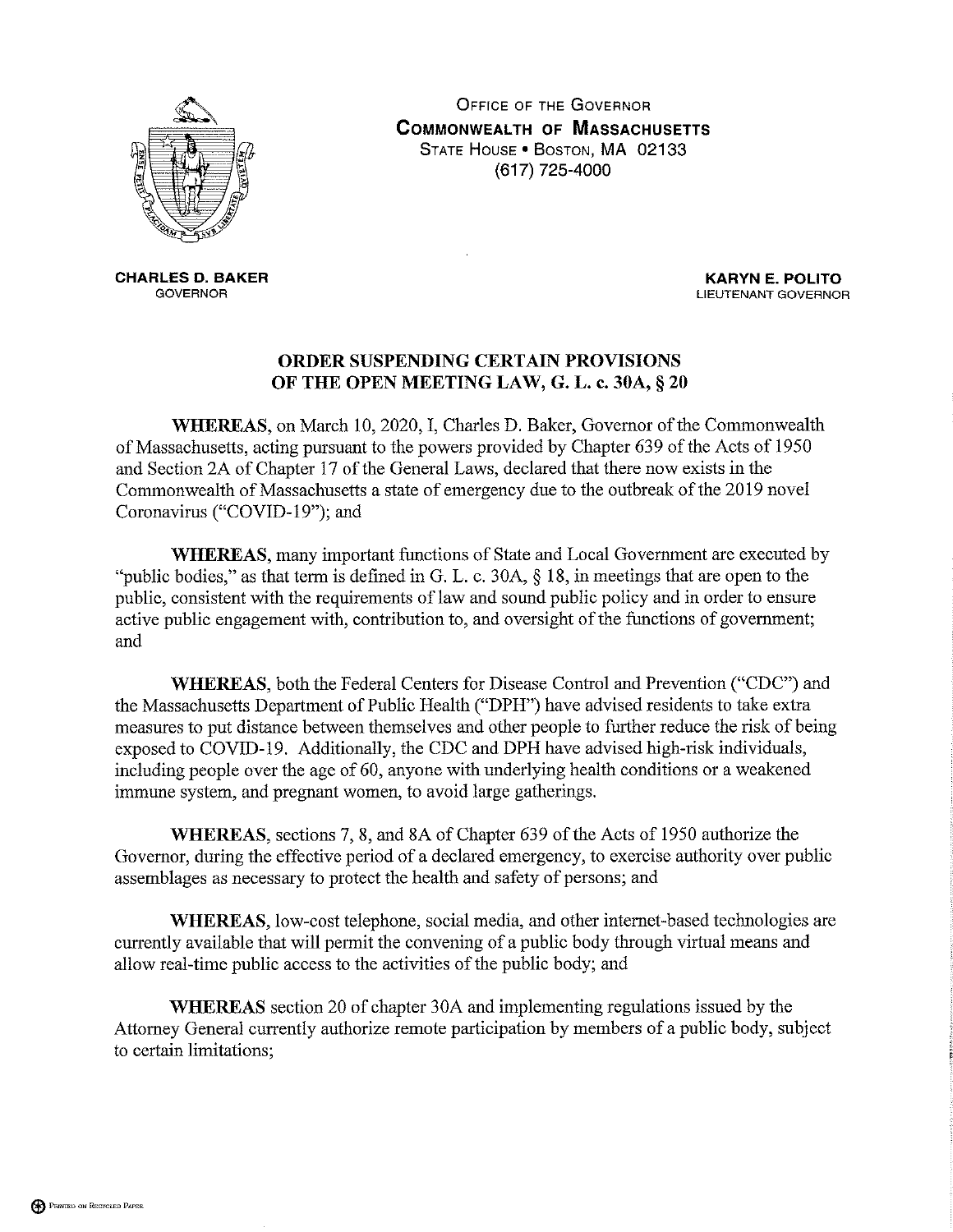## **NOW THEREFORE, I hereby order the following:**

(1) A public body, as defined in section 18 of chapter 30A of the General Laws, is hereby relieved from the requirement of section 20 of chapter 30A that it conduct its meetings in a public place that is open and physically accessible to the public, provided that the public body makes provision to ensure public access to the deliberations of the public body for interested members of the public through adequate, alternative means.

Adequate, alternative means of public access shall mean measures that provide transparency and permit timely and effective public access to the deliberations of the public body. Such means may include, without limitation, providing public access through telephone, internet, or satellite enabled audio or video conferencing or any other technology that enables the public to clearly follow the proceedings of the public body while those activities are occurring. Where allowance for active, real-time participation by members of the public is a specific requirement of a general or special law or regulation, or a local ordinance or by-law, pursuant to which the proceeding is conducted, any alternative means of public access must provide for such participation.

A municipal public body that for reasons of economic hardship and despite best efforts is unable to provide alternative means of public access that will enable the public to follow the proceedings of the municipal public body as those activities are occurring in real time may instead post on its municipal website a full and complete transcript, recording, or other comprehensive record of the proceedings as soon as practicable upon conclusion of the proceedings. This paragraph shall not apply to proceedings that are conducted pursuant to a general or special law or regulation, or a local ordinance or by-law, that requires allowance for active participation by members of the public.

A public body must offer its selected alternative means of access to its proceedings without subscription, toll, or similar charge to the public.

(2) Public bodies are hereby authorized to allow remote participation by all members in any meeting of the public body. The requirement that a quorum of the body and the chair be physically present at a specified meeting location, as provided in G. L. c. 30A, § 20(d) and in 940 CMR  $29.10(4)(b)$ , is hereby suspended.

(3) A public body that elects to conduct its proceedings under the relief provided in sections  $(1)$  or  $(2)$  above shall ensure that any party entitled or required to appear before it shall be able to do so through remote means, as if the party were a member of the public body and participating remotely as provided in section (2).

(4) All other provisions of sections 18 to 25 of chapter 30A and the Attorney General's implementing regulations shall otherwise remain unchanged and fully applicable to the activities of public bodies.

This Order is effective immediately and shall remain in effect until rescinded or until the State of Emergency is terminated, whichever happens first.